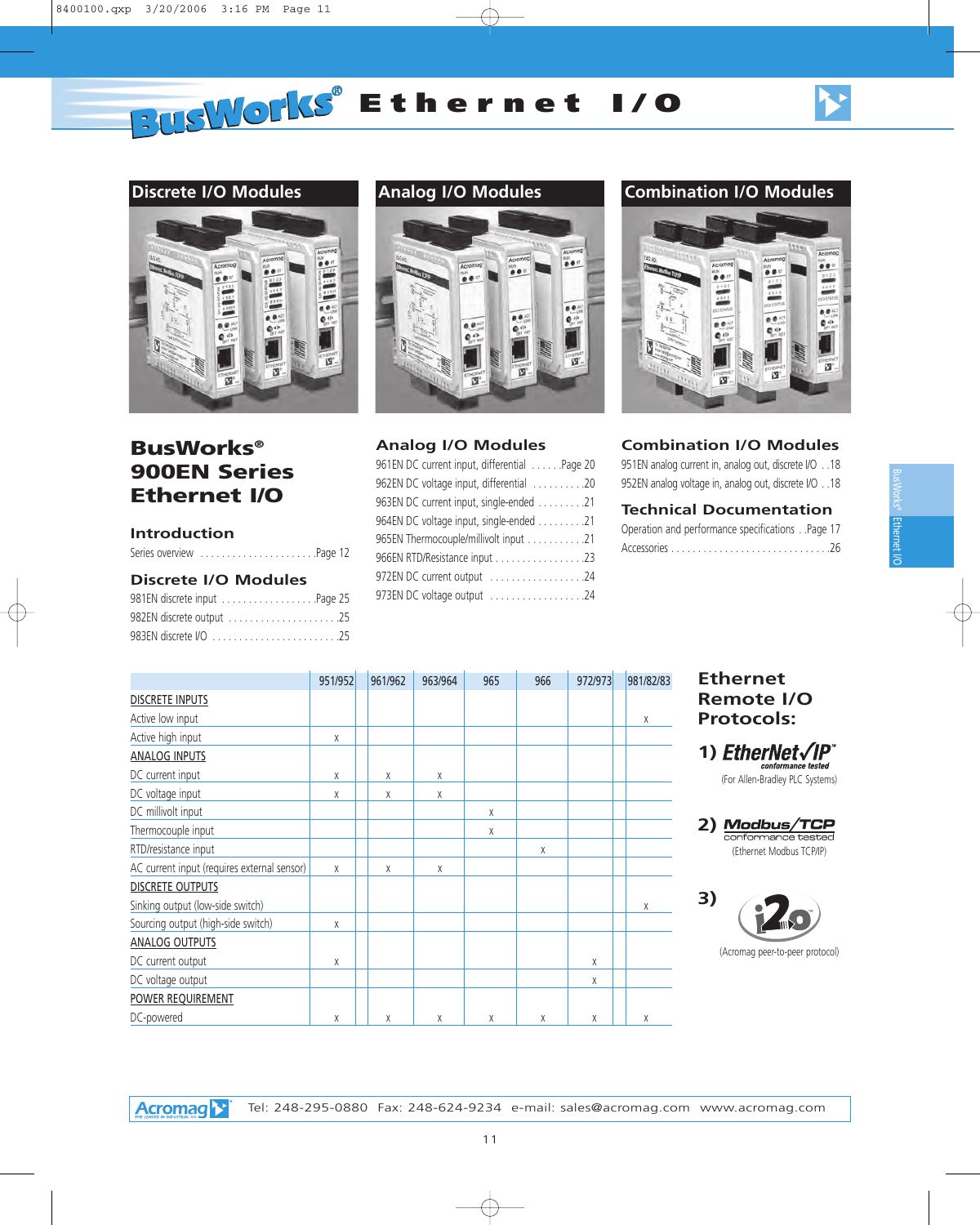

### **EtherNet/IP, Modbus TCP/IP**



## **900EN Series Ethernet I/O Modules**

The 900EN series is a rugged, high-performance line of networked I/O modules. Modules feature universal input/output ranges and an intelligent microcontroller to provide extreme flexibility and powerful monitoring and control capabilities. Select from a variety of analog and discrete I/O models to meet your application requirements.

Each inch-wide module has a direct network interface, processes I/O signals on up to twelve channels, and handles power conversion. This space-saving approach is very cost-effective for systems that need to add I/O channels at an existing control site or network to new remote sites. By comparison, many "block I/O" devices would require a large, expensive processor block, an I/O rack, individual plug-in I/O terminal blocks, and a special system power supply.

The I/O modules are easily configured using your standard web browser. Each I/O module has embedded web pages to help you set up and control the unit. These web pages guide you through the steps to configure network settings, calibrate the module, and test operation.

Sophisticated watchdog timers increase system reliability. All I/O modules have a watchdog that monitors the microcontroller for failed operations or a "lock-up" condition and automatically resets the unit. If host communication is lost and a configurable watchdog timer expires, all analog and discrete outputs go to a "fail-safe" condition.

Ready to ship within 24-hours from stock. Backed by a 5-year warranty.

### ■ **Special Features**

- Web Browser Configuration: Built-in web page enables configuration with a web browser over an Ethernet connection
- EtherNet/IP™ or Modbus TCP/IP Protocol: Supports 10Base-T and 100Base-TX interface
- Peer-to-peer Ethernet communication: i2o technology enables module-to-module communication without a controller (Page 14)
- Direct Network Interface on Each Unit: Each I/O module has a built-in microcontroller for communication. No bus coupler required.
- Up to 10 Sockets per Module: Multiple masters can talk to one module
- Network Security: Configuration enables password protection
- Automatic Data Flow Control: 10/100Mbps and half/full duplex negotiation
- Fully Isolated: I/O, network, and power circuits isolated from each other for safety and noise immunity
- Wide Ambient Temperature Range: Provides reliable operation from -25 to 70°C

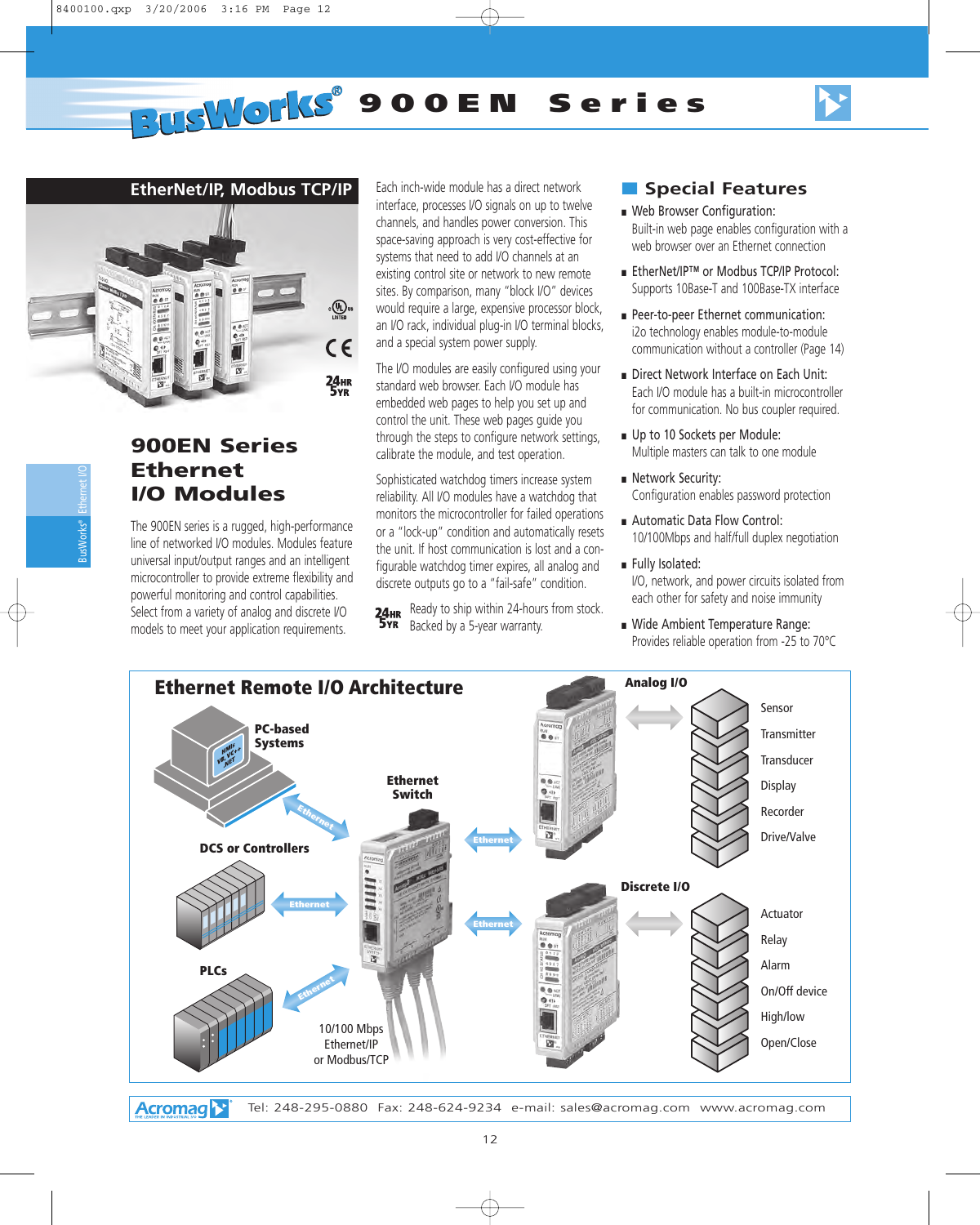Ethernet BusWorks® Ethernert I/O

# ■ **Discrete I/O**

These modules monitor discrete levels of various devices and/or provide on/off control capabilities depending on the model selected. Each module has up to twelve channels to save space and minimize costs. Models are available with inputor output-only, or bidirectional I/O configurations.

### **Inputs**

■ Active-low inputs, 0 to 35V DC

### **Outputs**

■ Sinking outputs, 0 to 35V DC, up to 500mA

### **Functions**

- Monitor discrete state or level
- Control on/off, high/low, open/close switching
- Activate audible or visual alarms

### ■ **Analog Input**

These units monitor a wide variety of industrial machinery and equipment. They accept direct sensor inputs or DC process control signals from transducers, transmitters, and other instruments.

■ Thermocouple

# **Inputs**<br>**DC** current

- 
- DC voltage RTD/resistance
- DC millivolts AC current

### **Functions**

- Measure process variables
- Monitor machinery and industrial devices
- Acquire data from non-networked instruments

# ■ **Analog Output**

Analog output modules are ideal for controlling a wide variety of industrial equipment. The host defines the output of voltage or current signals to control speed, flow, temperature, frequency, level, force, torque, intensity, and many other physical properties.

### **Outputs**

- DC voltage
- DC current

### **Functions**

- Write data to local displays or recorders
- Control drives, valves, and positioners



## **Acromag 900EN Series I/O**

*Stand-alone I/O modules are very easy to use.*

- Configures with standard web browser
- Direct connection to network
- Up to 12 channels on one module
- One inch wide for twelve channels
- Flexible 15-36V DC power requirement
- Pluggable terminal blocks on top and bottom

## **Block or Modular I/O Systems**

*Block I/O systems are harder to implement.*

- Installation of configuration software required
- Expensive bus coupler required
- Plug-in I/O modules or terminal blocks required
- Five inches wide or more for twelve channels
- Special 5V power supply may be required
- Fixed wiring terminals on front of unit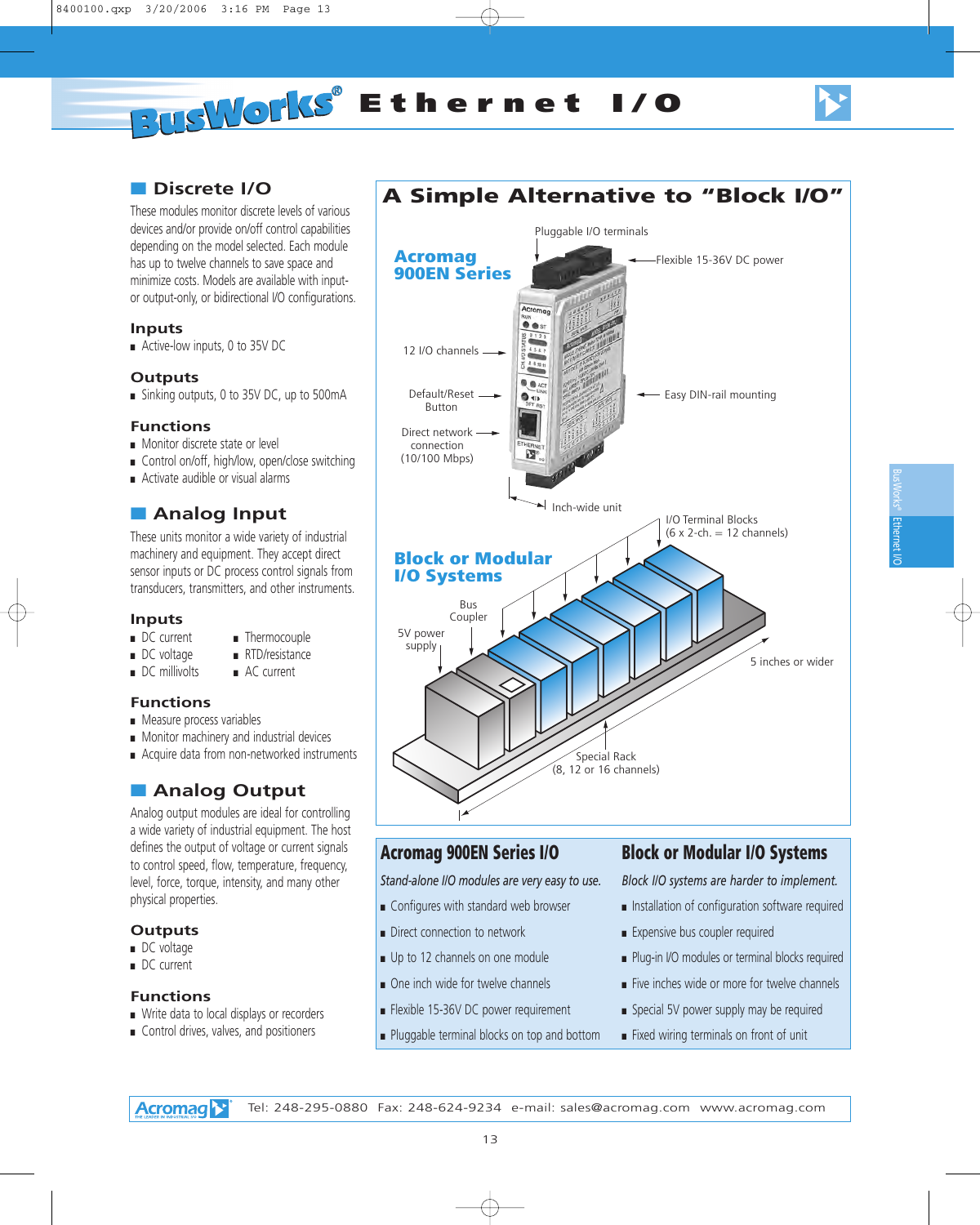

# **Easy Peer-to-Peer Communication with Acromag i2o™**

### **i2o input-to-output communication**

**Acromag's new i2o technology provides the easiest way to link your inputs to your outputs without a PLC, PC or master CPU.** 

With i2o, many BusWorks® 900EN I/O modules have the ability to operate like a long-distance transmitter. You can convert your sensor inputs at Point A to process control signals at Point B. Or, monitor a discrete device at one site by reproducing the discrete level with a relay output at another location.

### **Use your existing Ethernet lines to save time and wiring expenses**

You can connect the input modules to the output modules using your existing copper/fiber infrastructure or with a single new cable. Multiple I/O modules can be multiplexed through a switch or wireless radios.

#### **No complicated controllers. No software. No programming.**

Acromag's Ethernet I/O modules have a built-in web page making it simple to configure using your standard web browser. Just click a few menu settings, enter the IP addresses, and you are done. Fast and easy.



*BusWorks 900EN Series I/O Modules*

### **Up to 12 channels per module and reliable, failsafe communication**

Monitor up to a dozen devices with a single pair of I/O modules. Discrete I/O modules have twelve channels that you can set up as inputs or as outputs in four-channel groups. This allows bi-directional communication between two modules. Analog input modules measure up to six current, voltage, thermocouple, or RTD sensor signals. This data is then transmitted to a six-channel analog output module providing DC current or voltage output signals.

### **Wire-saving applications**

Our i2o technology lets an input module speak directly to an output module. It is ideal for noncritical projects that don't need a PLC or PC master. Reproduce remote signals based on timed or event updates.

- Remote monitoring of process variables (temperature, pressure, level, flow) and discrete devices
- Remote data display, recording, alarms, or control
- Signal splitters
- Analyzer system monitoring
- Power and water utility monitoring
- Tank level, pump, and valve control
- Remote monitoring of motor loads and contactor status
- Remote control switching stations
- Environmental control systems
- Process shutdown, alarming, and annunciator systems
- RFID systems

## **Peer-to-Peer Communication**



**Acromag**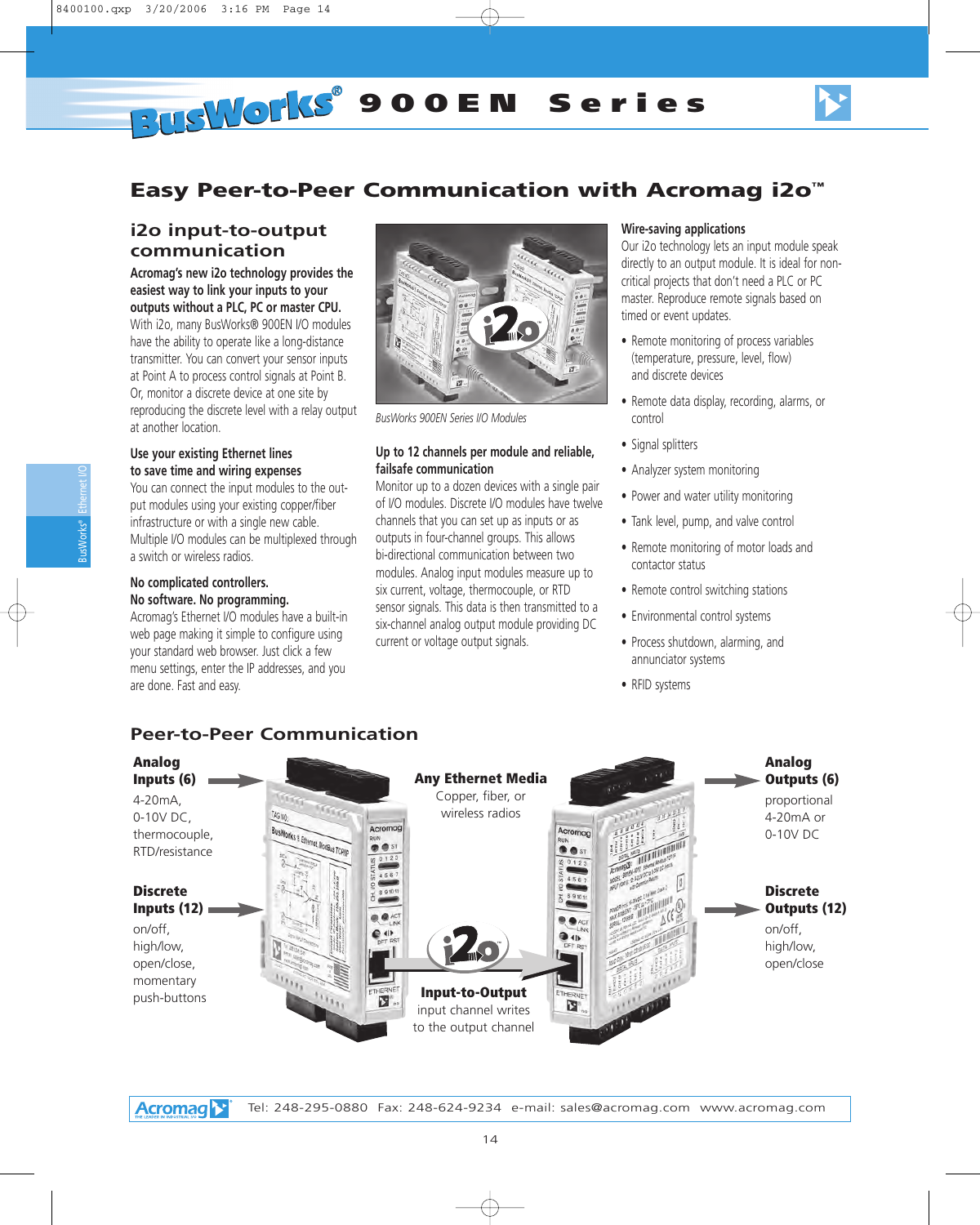



### **900EN Series Modules with i2o**

# **Analog Input Modules**

961EN-4006 6 differential current inputs

962EN-4006 6 differential voltage inputs

965EN-4006 6 thermocouple/mV inputs

966EN-4006 6 RTD/resistance inputs

### **Analog Output Modules**

972EN-4004 4 current outputs

972EN-4006 6 current outputs 973EN-4004 4 voltage outputs 973EN-4006 6 voltage outputs

#### **Discrete I/O Modules** 982EN-4012

12 solid-state relay outputs

983EN-4012 12 solid-state input/outputs

### **Combo Modules**

951EN-4012 4 analog inputs, 2 analog outputs, 6 discrete I/O 952EN-4012 4 analog inputs, 2 analog outputs, 6 discrete I/O

### **Installation #1: Copper Ethernet network**



### **Installation #2: Fiber optic connection**



### **Installation #3: Wireless connection (telemetry systems)**



| #ddress @ http://129.1.1.100/iomap.shtml |                        |                                                                       | vi El Go Links <sup>33</sup>                                                                                    | Address   http://129.1.1.100/lomap.shtml |                  |                             | v El Go Links W                |
|------------------------------------------|------------------------|-----------------------------------------------------------------------|-----------------------------------------------------------------------------------------------------------------|------------------------------------------|------------------|-----------------------------|--------------------------------|
|                                          |                        | 983EN-4012 I/O Mapping Page                                           |                                                                                                                 | io.                                      |                  | 961EN-4006 I/O Mapping Page |                                |
| Port Number                              | <b>Change of State</b> | Update Time(Sec)                                                      | Map To IP Address                                                                                               | <b>Channel Number</b>                    | Update Time(Sec) | Map To IP Address           | <b>Map To Holding Register</b> |
| $\overline{0}$                           | OOFF<br>O ON           | IO.                                                                   | 0.0.0.0                                                                                                         | $\overline{0}$                           | 0<br>o           | 0.0.0.0<br>0.0.0.0          | 40019<br>40019                 |
|                                          | OOFF<br>O ON           | $\vert 0 \vert$                                                       | 0.0.0.0                                                                                                         |                                          | 0<br>o.          | 0.0.0.0<br>0.0.0.0          | 40020<br>40020                 |
| $\sqrt{2}$                               | OOFF<br>O ON           | IO.                                                                   | 0.0.0.0                                                                                                         | $\overline{2}$                           | n.               | 0.0.0.0<br>0.0.0.0          | 40021<br>40021                 |
|                                          |                        | NOTE: Setting "Update Time" to 0 turns off I/O mapping for that port. |                                                                                                                 | $\overline{3}$                           | o.               | 0.0.0.0<br>0.0.0.0          | 40022<br>40022                 |
|                                          |                        | submit                                                                | NOTE Turning on "Change of State" or UO mapping will cause any writes to the outputs of that port to be ignored | W                                        | n.               | 0.0.0.0<br>0.0.0.0          | 40023<br>40023                 |
|                                          |                        |                                                                       |                                                                                                                 |                                          |                  |                             |                                |

*Discrete I/O Module configuration screen* Analog Input Module configuration screen Analog Input Module configuration screen

**Acromag** Tel: 248-295-0880 Fax: 248-624-9234 e-mail: sales@acromag.com www.acromag.com Ethernet BusWorks® Ethernert I/O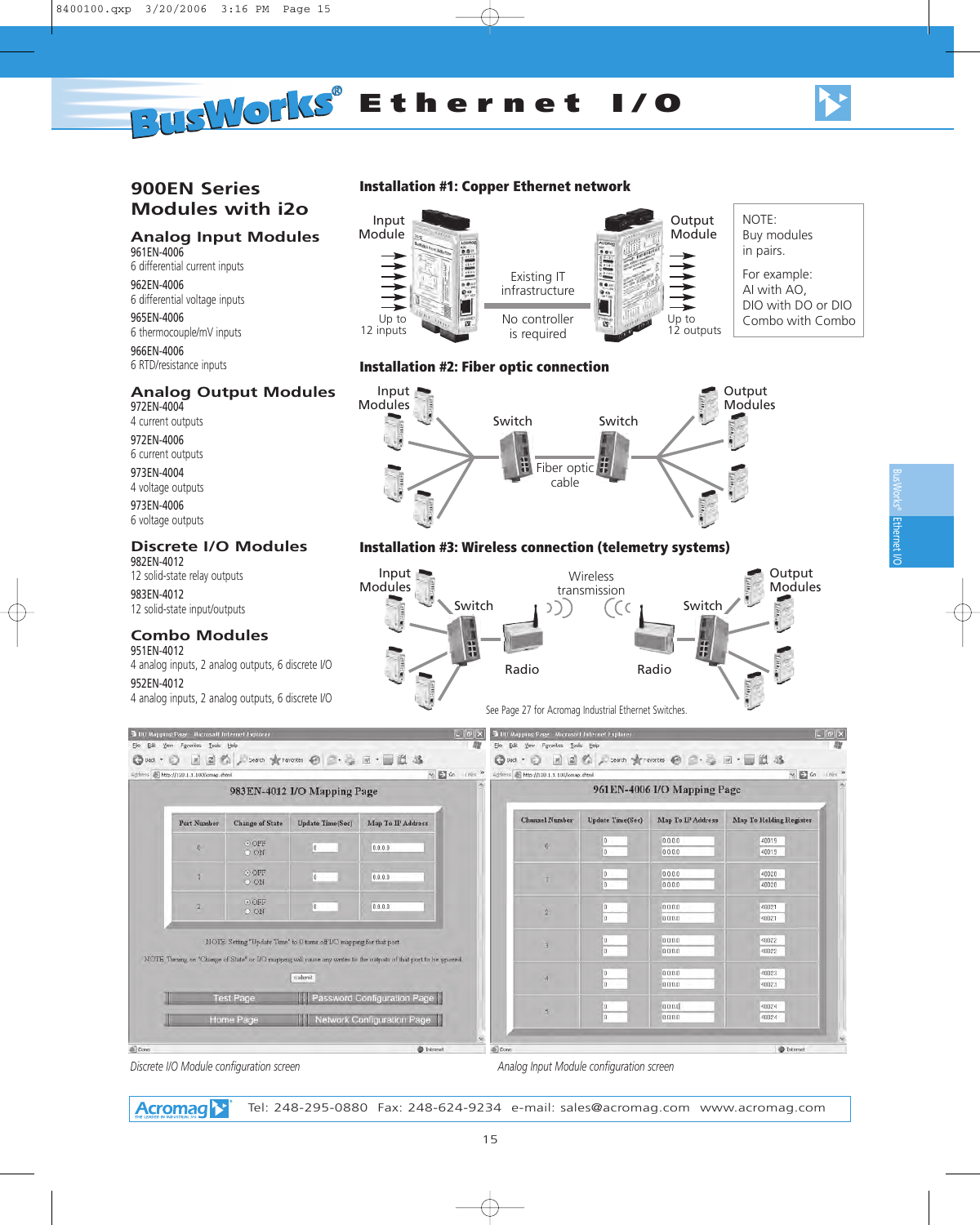

# **Easy to Configure**

Industrial Ethernet networks offer several advantages. They are proven, fast (up to 100Mbps without fiber optic cable) and ideal for transmitting analog or discrete data. I/O devices are also easy to install and maintain. And with Ethernet networks already in place at many facilities, it is a simple task to bring your process data to any networked computer.

Acromag's 900EN I/O modules are easily installed and configured using any standard web browser. No special software is required because each module has a built-in web page for configuration purposes. The startup process is shown below.

### **Step 1: Connect the module**

Connect the I/O module to your PC with an Ethernet cable. An RJ-45 plug is located right on the front of the I/O module. You can also use an Ethernet switch or switching hub to build a network of Ethernet modules. Acromag offers a 5-port Ethernet switch that includes automatic MDI/MDI-X crossover and accepts straightthrough or crossover cable to keep it simple.

### **Step 2: Configure the module**

You may use your own software to issue commands to this module or you may use a web browser to achieve basic functionality. Each I/O module has built-in web pages that allow you to setup and control the module via a standard web browser. Simply type the IP address assigned to your module in the browser's address window to access the module's home page. Here you can jump to several pages in order to set the desired network settings, password protection security, and operational functions. See Figure 2.

### **Step 3: Test/Control the I/O**

After completing the network configuration parameters, you can use the test page to operate your module. The test page will allow you to read inputs, turn outputs on and off, configure the watchdog timer, and set watchdog timeout states. After confirming operation, you are ready to add the I/O module to your control system.

HOST PC CONNECTED DIRECTLY TO A MODULE

Note: This MDI-to-MDI connection requires the use of a crossover cable.



Acromag 983EN-4012 Ethernet Module.

910 5 6

ST

Acromag

RST LINK 11 7

DFT

4  $\frac{1}{2}$ 

*Figure 1: Plug the Ethernet cable from your computer into the I/O module's RJ-45 port to start configuration.*

| Network Configuration Page - Microsoft Internet Explorer         | $-15 \times$                                     |
|------------------------------------------------------------------|--------------------------------------------------|
| File Edit View Favorites Tools Help                              | 國                                                |
| ←Back ← → ← ③ 図 企   ③Search   ※Favorites ④History   弘← △ 丽 ← 目 只 |                                                  |
| Address (2) http://11.1.1.192/configure.shtml                    | $\curvearrowright$ Go<br>$\overline{\mathbf{r}}$ |
|                                                                  | 983EN-4012 Network Configuration Page            |
| Static IP Address 11.1.1.192                                     | Number of Sockets. 10                            |
|                                                                  | 255.255.0.0<br>Subnet Mask                       |
| Gateway 0.0.0.0                                                  | Host Name. 983en                                 |
| Active IP Address 11 1 1 1 92                                    | MAC Address 00.01.C3:00.00.03                    |
|                                                                  | <b>C</b> Use Static IP Addressing                |
|                                                                  | C Use DHCP/BOOTP                                 |
|                                                                  | C Use DHCP/BOOTP W/Fallbacks                     |
|                                                                  | submit                                           |
|                                                                  | Wink On/Off<br>$\blacktriangledown$              |
| $407 - 10$                                                       | <b>The Teacher</b>                               |

*Figure 2: A web page is embedded into each module for easy configuration using a standard web browser.*

| Address @ http://11.1.1.191/test.shtml |         |                 |                         |            |                      |                   |     | $\rightarrow$ $\sim$ Go |
|----------------------------------------|---------|-----------------|-------------------------|------------|----------------------|-------------------|-----|-------------------------|
|                                        |         |                 |                         |            | 983EN-4012 Test Page |                   |     |                         |
| Port 0                                 |         | Monitor/Control | Port 1                  |            | Monitor/Control      | Port <sub>2</sub> |     | Monitor/Control         |
| Channel 0                              | ON      | On/Off          | Channel<br>$\mathbf{4}$ | <b>OFF</b> | On/Off               | Channel 8         | OFF | On/Off                  |
| Channel 1                              | ON      | On/Off          | Channel<br>5            | OFF        | On/Off               | Channel 9         | OFF | On/Off                  |
| Channel 2                              | ON      | On/Off          | Channel<br>6.5          | OFF        | On/Off               | Channel<br>10     | OFF | On/Off                  |
| Channel 3                              | ON<br>m | On/Off          | Channel                 | OFF        | On/Off               | Channel<br>11     | OFF | On/Off                  |

*Figure 3: A test page is also accessible with your web browser to confirm proper operation of the I/O module.*

Tel: 248-295-0880 Fax: 248-624-9234 e-mail: sales@acromag.com www.acromag.com **Acromag** 

Ethernet I/O

BusWorks®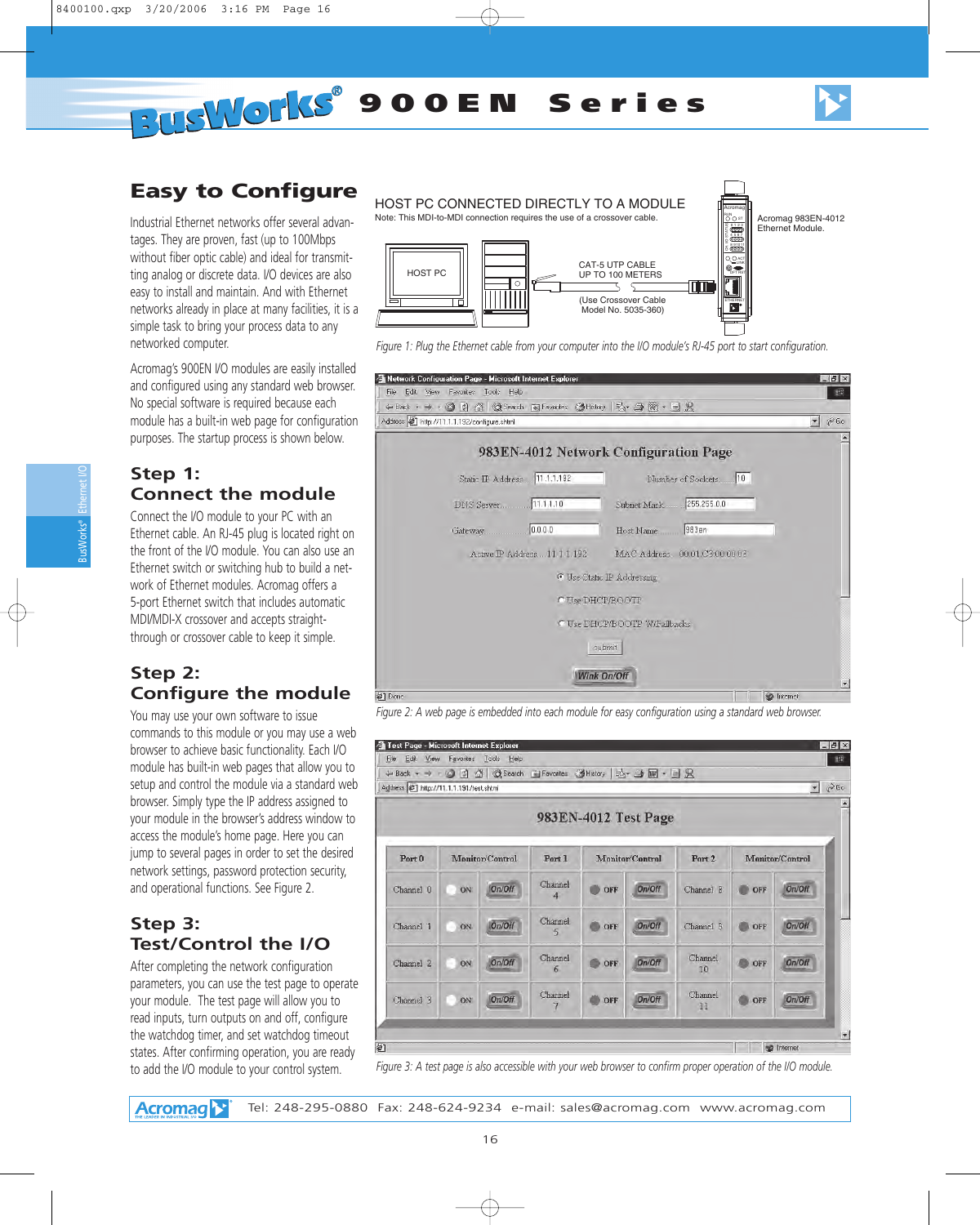



# **General Operation and Performance Specifications**

*The following specifications are common to all 900EN Series I/O modules.*

#### ■ **Communication**

#### Connector

Shielded RJ-45 sockets, 8-pin, 10BaseT/100BaseTX.

#### Wiring

Wired MDI. 9xxEN I/O modules do NOT support autocrossover. 900EN switch supports auto-crossover.

#### Protocol

EtherNet/IP or Modbus TCP/IP with web browser configuration. EtherNet/IP supports PCCC object for communication with legacy PLCs (e.g. SLC505).

#### IP Address

Default static IP address is 128.1.1.100.

#### Port

Ethernet Modbus TCP/IP models (9xxEN-4xxx): Up to 10 Modbus TCP/IP sockets supported.

- EtherNet/IP models (9xxEN-6xxx):
- Up to 10 EtherNet/IP sockets and
- 1 Modbus TCP/IP socket.

#### Data Rate

Auto-sensed, 10Mbps or 100Mbps.

## Duplex

Auto-negotiated, full or half-duplex.

### **Compliance**

IEEE 802.3, 802.3u, 802.3x, Ethernet II.

#### Configuration

Web page for configuration and control is built-in with Ethernet access via a standard web browser.

#### Communication Distance

Distance between network devices is generally limited to 100 meters using recommended cable. Distances may be extended using hubs and switches.

#### Address

IP address is automatically acquired at startup. Unit may be configured to retrieve this address from the network server using BOOTP (Bootstrap Protocol), or via DHCP (Dynamic Configuration Protocol). A static IP address is also user-programmable. A default toggle switch sets the static IP address to the default factory address of 128.1.1.100 for initial configuration.

#### ■ **Environmental** Isolation

I/O channel, power, and network circuits are isolated from each other for common-mode voltages up to

250VAC, or 354V DC off DC power ground, on a continuous basis (will withstand 1500VAC dielectric strength test for one minute without breakdown). Complies with test requirements of ANSI/ISA-82.01- 1988 for voltage rating specified.

#### ■ **Electromagnetic Compatibility (EMC)**

Immunity per European Norm EN50082-1. Emissions per European Norm EN50081-1.

Electrostatic Discharge (ESD) Immunity Per EN61000-4-2.

Radiated Field Immunity (RFI) Per EN61000-4-3 and ENV50204.

Electrical Fast Transient Immunity (EFT) Per EN61000-4-4.

Conducted RF Immunity (CRFI) Per EN61000-4-6.

Surge Immunity Per EN61000-4-5.

Radiated Frequency Emissions Per EN55022 Class B.

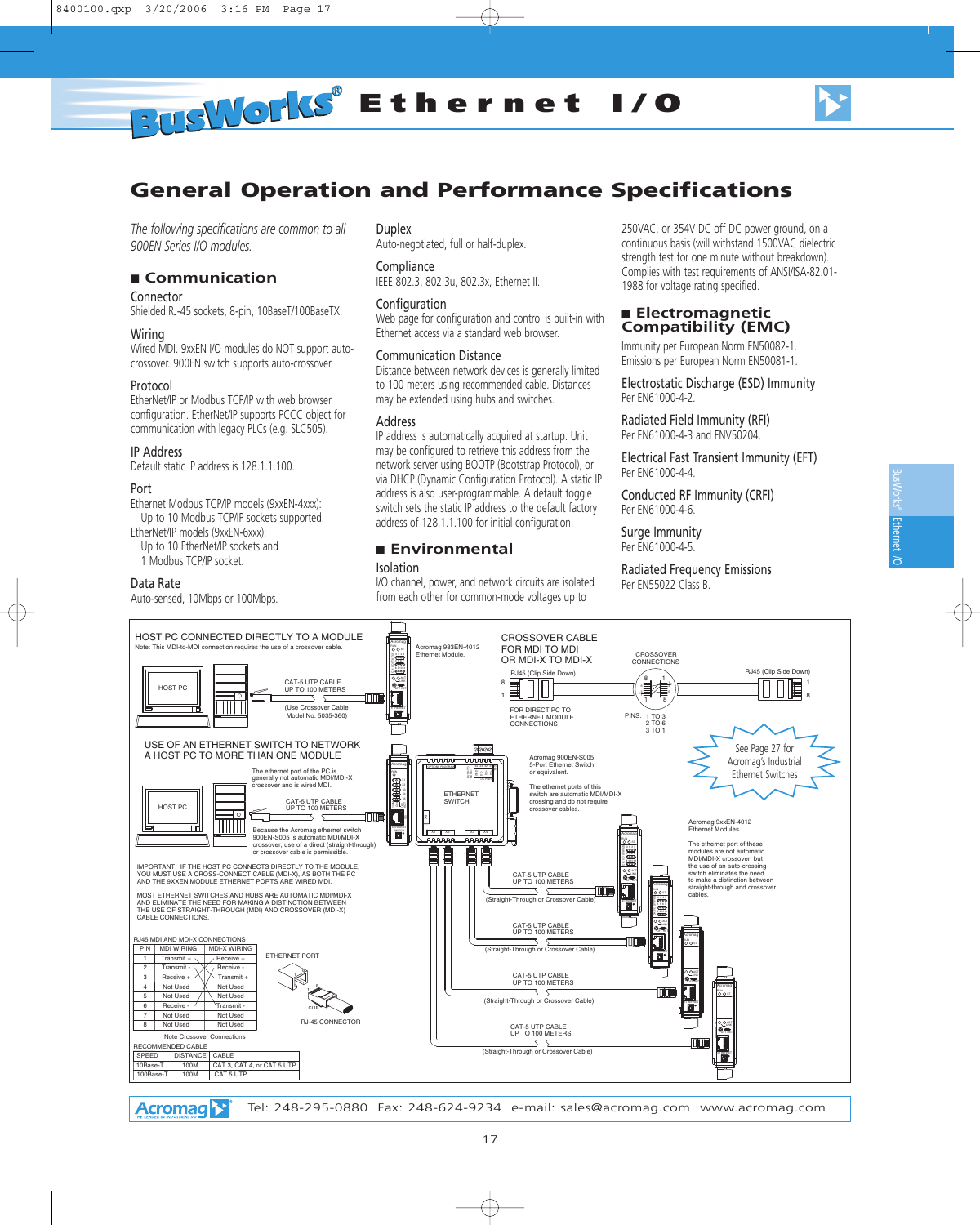



# **951EN, 952EN Combination I/O**

### **Analog Inputs (4), Analog Outputs (2), Discrete I/O (6)**

### **Models**

951EN: Combo module, analog current inputs 952EN: Combo module, analog voltage inputs

### ■ **Description**

These modules provide an isolated Ethernet network interface for analog and discrete I/O signals. Multi-range analog inputs and outputs support a wide variety of industrial devices. Highresolution, low noise, A/D and D/A converters deliver high accuracy and reliability. 3-way isolation further improves system performance. The discrete I/O provide monitoring and control of on/off, high/low, or open/close industrial devices. Tandem I/O provides output level control and status verification in one unit.

The i2o function lets inputs on one module write directly to outputs on another module.



### **Analog Input Ranges**

DC Current (user-selectable ranges) 0 to 1mA, 0 to 11mA, 0 to 20mA, 4 to 20mA 0 to 20 amps AC (with optional AC sensor)

DC Voltage (user-selectable ranges) ±1V, ±5V, ±10V DC

### **Analog Output Ranges**

DC Current (user-selectable ranges) 0 to 1mA, 0 to 20mA, or 4 to 20mA (0 to 625 ohm loads, typical)

### **Discrete I/O Range**

0 to 35V DC active-high inputs Current sourcing (high-side switched) outputs

**Network Communication** EtherNet/IP or Modbus TCP/IP 10/100 network

**Power Requirement** 15 to 36V DC supply (3.3 Watts) required

### **Approvals**

CE marked. UL, cUL listed. Class I; Division 2; Groups A, B, C, D. EtherNet/IP, Modbus/TCP conformance tested.

### ■ **Special Features**

- Configurable from standard web browser
- EtherNet/IP or Modbus TCP/IP communication with automatic 10/100Mbps negotiation
- i2o technology for peer-to-peer communication without a network controller (see Page 14)
- Multi-function, multi-channel stand-alone module is very economical
- $\blacksquare$  High-resolution 16-bit  $\Sigma-\Delta$  A/D and D/A converters ensure precise measurements
- 0-35V DC solid-state logic interface can monitor or control a wide variety of devices
- Discrete I/O channels are individually configurable as inputs or outputs in any combination
- Bi-directional discrete I/O facilitates read-back monitoring of the output state
- Built-in 5.6K ohm pull-down SIP resistors (socketed)
- Selectable failsafe modes (0%, off, last-state, or pre-defined) help prevent unsafe conditions
- Compact packaging with pluggable terminals saves space and simplifies wiring
- Wide operational temperature range permits installation in extreme environments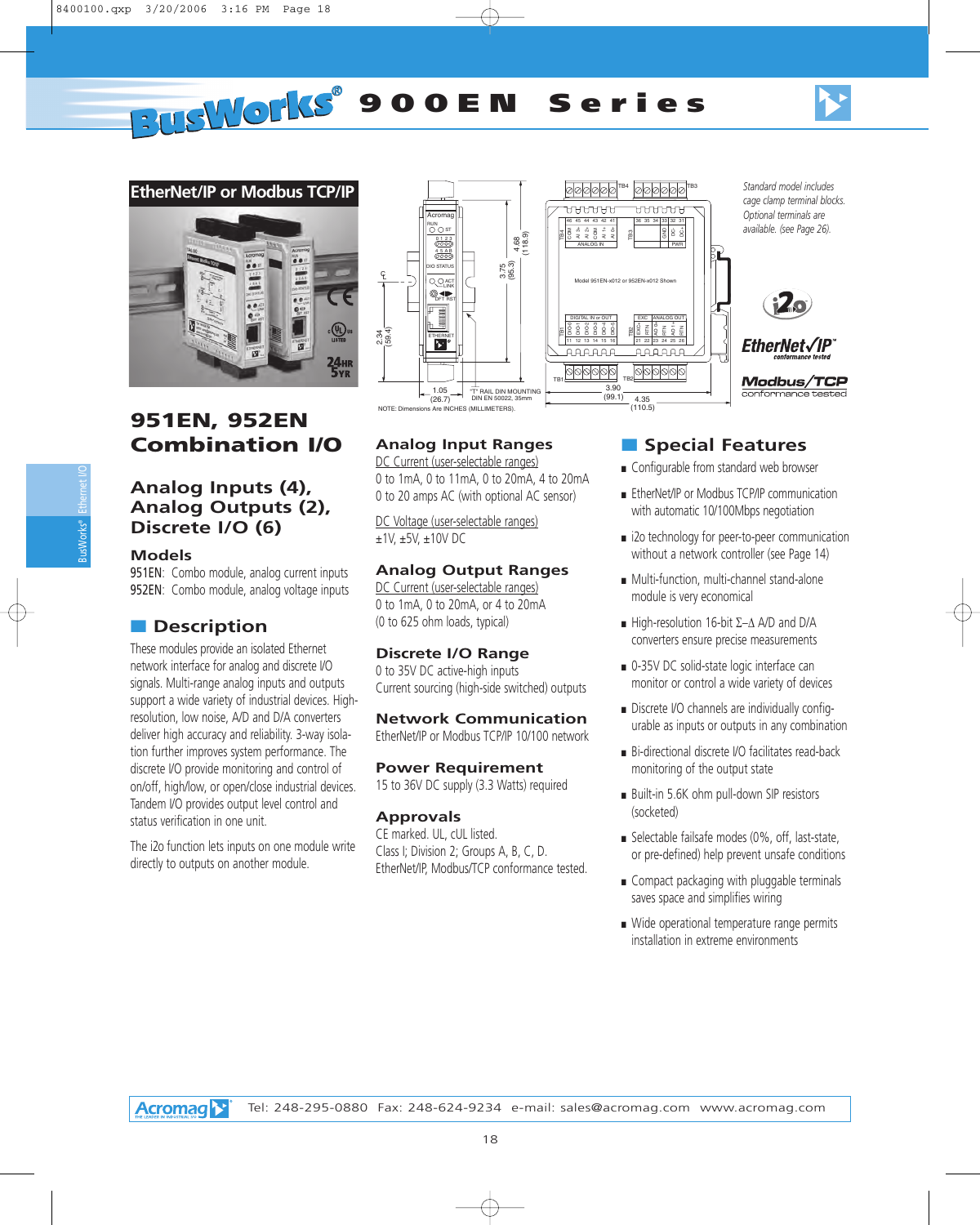

### ■ **Performance**

### ■ General Specifications

See Page 17 for communication and other specs.

### ■ **Analog Input**

Configuration

Four input channels. Input range is selectable as a 4-channel group.

#### Accuracy

Better than ±0.05% of span (0.1% for 0-1mA range), typical. Accuracy near or below 0mA or 0V is degraded if input COM shares AO/DIO RTNs.

Analog to Digital Converter (A/D) 16-bit  $\Sigma-\Delta$  converter. Resolution: 0.005% or 1 part in 20000.

Noise Rejection Normal Mode: Better than 40dB @ 60Hz. Common Mode: Better than 140dB @ 60Hz.

Input Conversion Rate Less than 50mS per channel.

Input Impedance DC current input (951EN): 49.9 ohms. DC voltage input (952EN): Greater than 110.5K ohms.

### ■ **Analog Output**

Configuration Two output channels. Indvidually selectable ranges.

#### Accuracy

Better than ±0.05% of span (0.1% for 0-1mA range), typical.

Digital to Analog Converter (D/A) 16-bit converter.

Current Output Compliance 12V minimum, 13V typical.

Current Output Load Resistance Range 0 to 625 ohms, typical.

### ■ **Discrete Input**

Input Type Six independent, active-high, buffered inputs with a common connection. Built-in 5.6K ohm pull-down resistors socketed for 3-channel groups.

Input Signal Voltage Range 0 to 35V DC, maximum.

Input Impedance 100K ohms, typical.

Input Signal Threshold TTL compatible with 100mV of hysteresis, typical.

### ■ **Discrete Output**

Output Type Six independent, open-source, MOSFET switches.

Output Voltage and ON Resistance Up to 35V DC max. (0 to 330mA/ch continuous). 0.15 ohms maximum ON resistance.

### ■ **Environmental**

Ambient Temperature and Humidity Operating: -25 to 70°C (-13 to 158°F). Storage: -40 to 85°C (-40 to 185°F). Relative Humidity: 5 to 95%, non-condensing.

Isolation

1500V AC for 60 seconds or 250V AC continuous. 3-way isolation between I/O, network, and power.

### ■ **Ordering Info**

*NOTE: i2o function is only available on Ethernet Modbus TCP/IP modules*

### **Models**

951EN-4012 Combo module, current inputs, Ethernet Modbus TCP/IP interface, i2o communication

951EN-6012 Combo module, current inputs, EtherNet/IP interface

952EN-4012 Combo module, voltage inputs, Ethernet Modbus TCP/IP interface, i2o communication

952EN-6012 Combo module, voltage inputs, EtherNet/IP interface

### **Accessories**

See Page 26 for cables, power supplies, mounting hardware, optional terminal blocks and AC sensors.

Industrial Ethernet Switches See Page 27



Input channels on one module can write to output channels on a remote module.

**Acromag**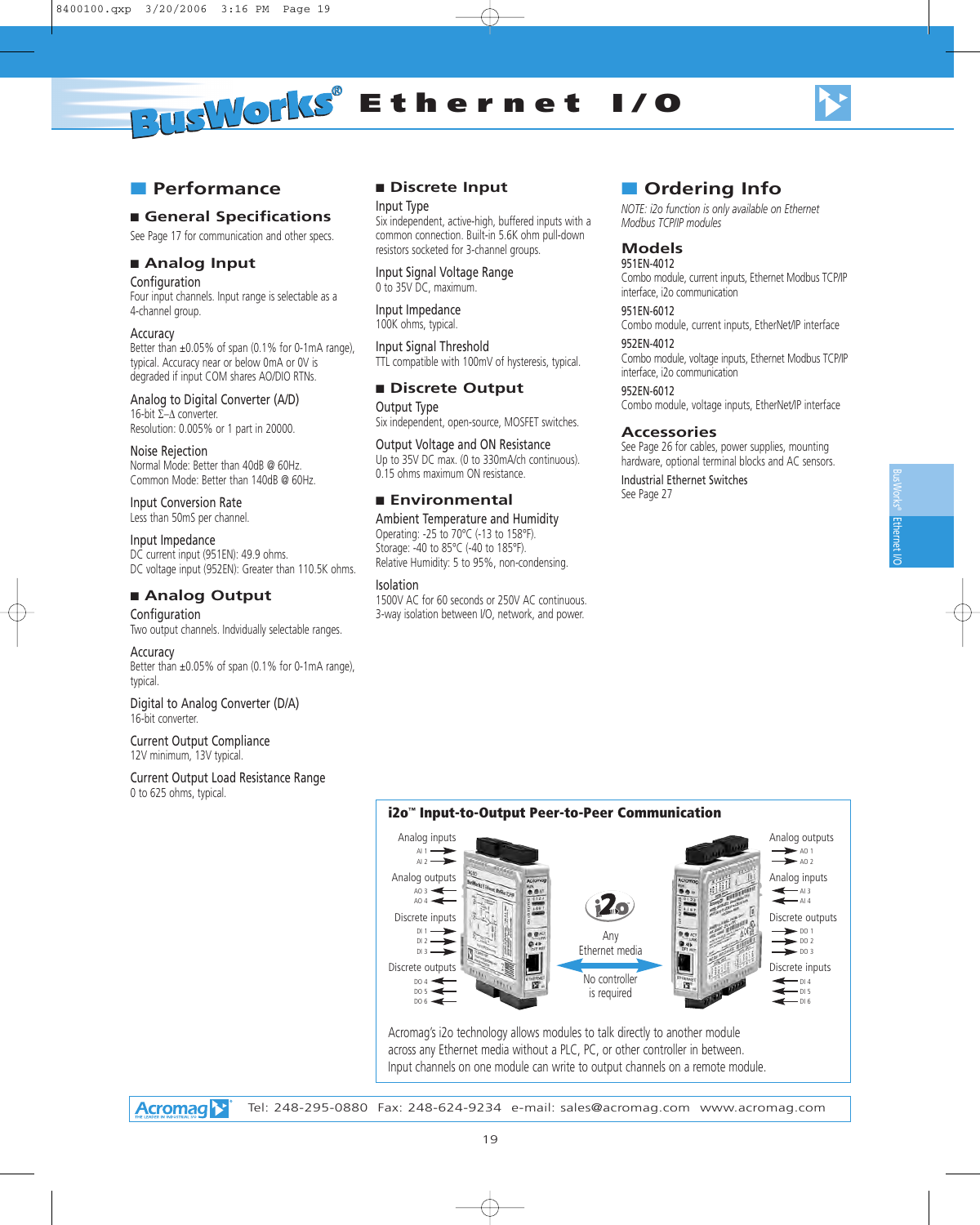



# **961EN, 962EN Analog Input**

### **6-Channel Differential Input: DC Current or DC Voltage Signals**

### **Models**

961EN: 6 DC current input channels 962EN: 6 DC voltage input channels

## ■ **Description**

These modules provide an isolated Ethernet network interface for six analog input channels. Differential inputs eliminate ground loops and thus the need for isolators in many applications. Multi-range inputs accept signals from a variety of sensors and devices. High-resolution, low noise, A/D converters deliver high accuracy and reliability.

### **Input Ranges**

DC Current (user-selectable ranges) 0 to 1mA, 0 to 11mA, 0 to 20mA, 4 to 20mA 0 to 20 amps AC (with optional AC sensor)

DC Voltage (user-selectable ranges) ±78mV to ±10V DC (eight range options)

### **Network Communication**

EtherNet/IP or Modbus TCP/IP 10/100Mbps

### **Power Requirement**

15 to 36V DC supply (2 Watts) required

### **Approvals**

CE marked. UL, cUL listed. Class I; Division 2; Groups A, B, C, D. EtherNet/IP, Modbus TCP/IP conformance tested.



## ■ **Special Features**

- Configurable from standard web browser
- EtherNet/IP or Modbus TCP/IP communication with auto 10/100Mbps data rate negotiation
- i2o technology for peer-to-peer communication without a network controller (see Page 14)
- 6-input stand-alone module is very economical
- Differential inputs eliminate ground loops
- Universal inputs support a variety of sensors
- High-resolution 16-bit  $\Sigma-\Delta$  A/D converters ensure precise, high accuracy measurements
- Compact packaging with pluggable terminals saves space and simplifies wiring
- Wide operational temperature range permits installation in extreme environments

### ■ **Performance**

### ■ General Specifications

See Page 17 for communication and other specs.

### ■ **Input**

**Configuration** Input ranges are selectable for a 3-channel group.

**Accuracy** Better than ±0.05% of span for nominal input ranges.

Analog to Digital Converter (A/D) 16-bit  $\Sigma-\Delta$  converter.

Resolution 0.005% or 1 part in 20000.

Noise Rejection Normal Mode: Better than 40dB @ 60Hz. Common Mode: Better than 140dB @ 60Hz. Input Filter Bandwidth -3dB at 3Hz, typical.

Input Conversion Rate 80mS per channel.

DC Current Input Impedance 25 ohms.

DC Voltage Input Impedance Greater than 110.5K ohms.

#### ■ **Environmental**

Ambient Temperature and Humidity Operating: -25 to 70°C (-13 to 158°F). Storage: -40 to 85°C (-40 to 185°F). Relative Humidity: 5 to 95%, non-condensing.

#### Isolation

1500V AC for 60 seconds or 250V AC continuous. 3-way isolation between I/O, network, and power.

### ■ **Ordering Info**

*NOTE: i2o function is only available on Ethernet Modbus TCP/IP modules*

### **Models**

961EN-4006 Current input, 6-channel, Ethernet Modbus TCP/IP interface, i2o communication

961EN-6006 Current input, 6-channel, EtherNet/IP interface

962EN-4006 Voltage input, 6-channel, Ethernet Modbus TCP/IP interface, i2o communication

962EN-6006 Voltage input, 6-channel, EtherNet/IP interface

#### **Accessories**

See Page 26 for cables, power supplies, mounting hardware, optional terminal blocks and AC sensors.

Industrial Ethernet Switches See Page 27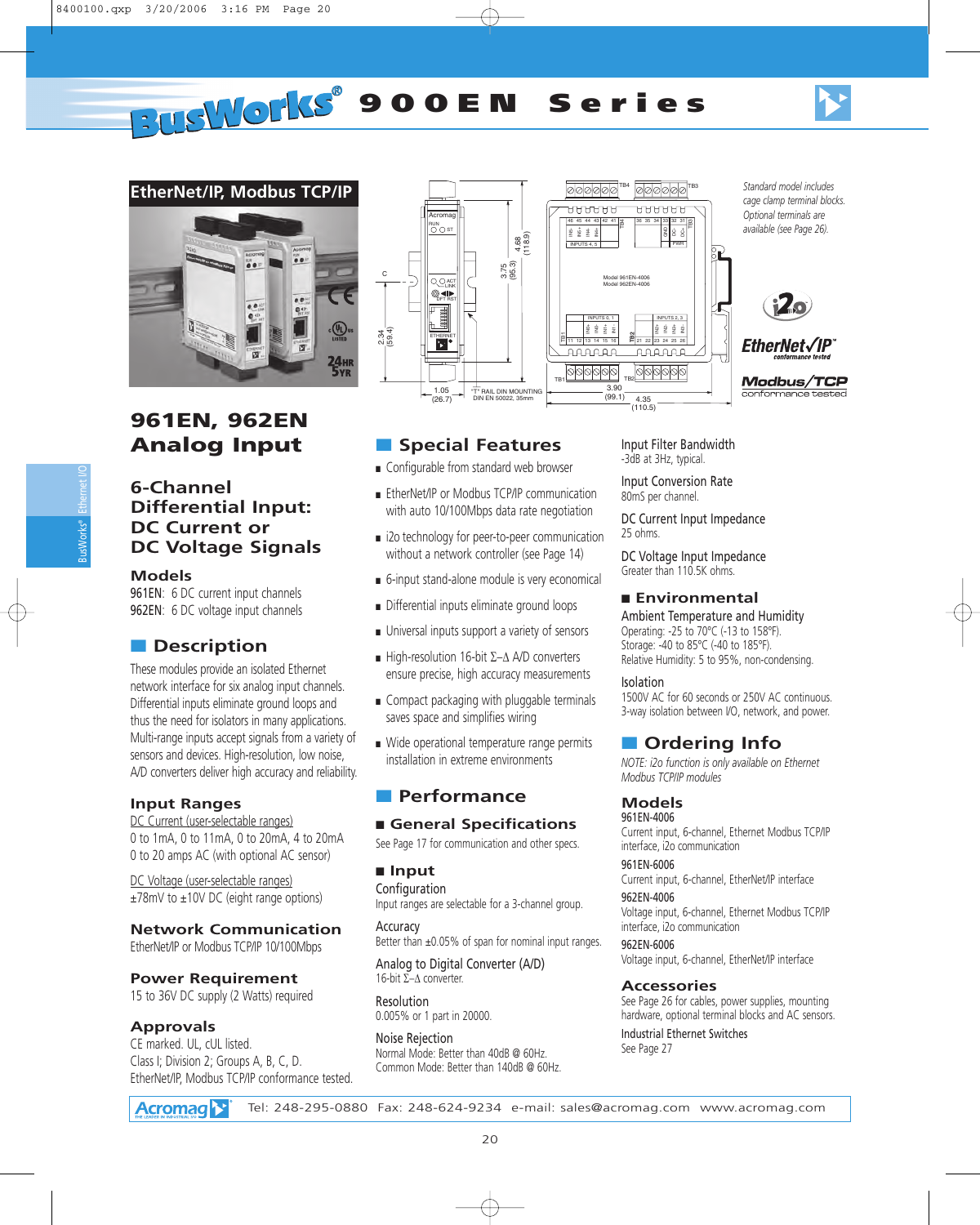



# **963/964EN Analog Input**

### **12-Channel Single-Ended Input: DC Current or DC Voltage Signals**

#### **Models**

963EN: 12 DC current input channels 964EN: 12 DC voltage input channels

### ■ **Description**

These modules provide an isolated Ethernet network interface for twelve analog input channels. Compact design saves space and lowers system costs. Multi-range inputs accept signals from a variety of sensors and devices. High-resolution, low noise, A/D converters deliver high accuracy and reliability.

### **Input Ranges**

DC Current (user-selectable ranges) 0 to 1mA, 0 to 11mA, 0 to 20mA, 4 to 20mA 0 to 20 amps AC (with optional AC sensor)

DC Voltage (user-selectable ranges) ±1V, ±5V, or ±10V DC

### **Network Communication**

EtherNet/IP or Modbus TCP/IP 10/100Mbps

**Power Requirement** 15 to 36V DC supply (2 Watts) required

### **Approvals**

CE marked. UL, cUL listed. Class I; Division 2; Groups A, B, C, D. EtherNet/IP, Modbus TCP/IP conformance tested.



### ■ **Special Features**

- Configurable from standard web browser
- EtherNet/IP or Modbus TCP/IP communication with auto 10/100Mbps data rate negotiation
- 12-input module has very low cost per channel
- Universal DC inputs support a wide variety of industrial sensors and signals
- High-resolution 16-bit  $\Sigma-\Delta$  A/D converters ensure precise, high accuracy measurements
- Compact packaging with pluggable terminals saves space and simplifies wiring
- Wide operational temperature range permits installation in extreme environments

### ■ **Performance**

### ■ General Specifications

See Page 17 for communication and other specs.

### ■ **Input**

**Configuration** Input ranges are selectable on each terminal block for a group of four input channels (4-channel basis).

Accuracy Better than ±0.05% of span for nominal input ranges.

Analog to Digital Converter (A/D) 16-bit  $\Sigma-\Delta$  converter.

Resolution 0.005% or 1 part in 20000, typical.

Noise Rejection Normal Mode: Better than 40dB @ 60Hz. Common Mode: Better than 140dB @ 60Hz.

Input Filter Bandwidth -3dB at 3Hz, typical.

Input Conversion Rate 180mS per channel.

DC Current Input Impedance 49.9 ohms.

DC Voltage Input Impedance Greater than 110.5K ohms.

#### ■ **Environmental**

Ambient Temperature and Humidity Operating: -25 to 70°C (-13 to 158°F). Storage: -40 to 85°C (-40 to 185°F). Relative Humidity: 5 to 95%, non-condensing.

#### Isolation

1500V AC for 60 seconds or 250V AC continuous. 3-way isolation between I/O, network, and power. Inputs share a common.

### ■ **Ordering Info**

### **Models**

963EN-4012 Current input, 12-channel, Ethernet Modbus TCP/IP interface

#### 963EN-6012

Current input, 12-channel, EtherNet/IP interface 964EN-4012

Voltage input, 12-channel, Ethernet Modbus TCP/IP interface

964EN-6012

Voltage input, 12-channel, EtherNet/IP interface

#### **Accessories**

See Page 26 for cables, power supplies, mounting hardware, optional terminal blocks and AC sensors. Industrial Ethernet Switches See Page 27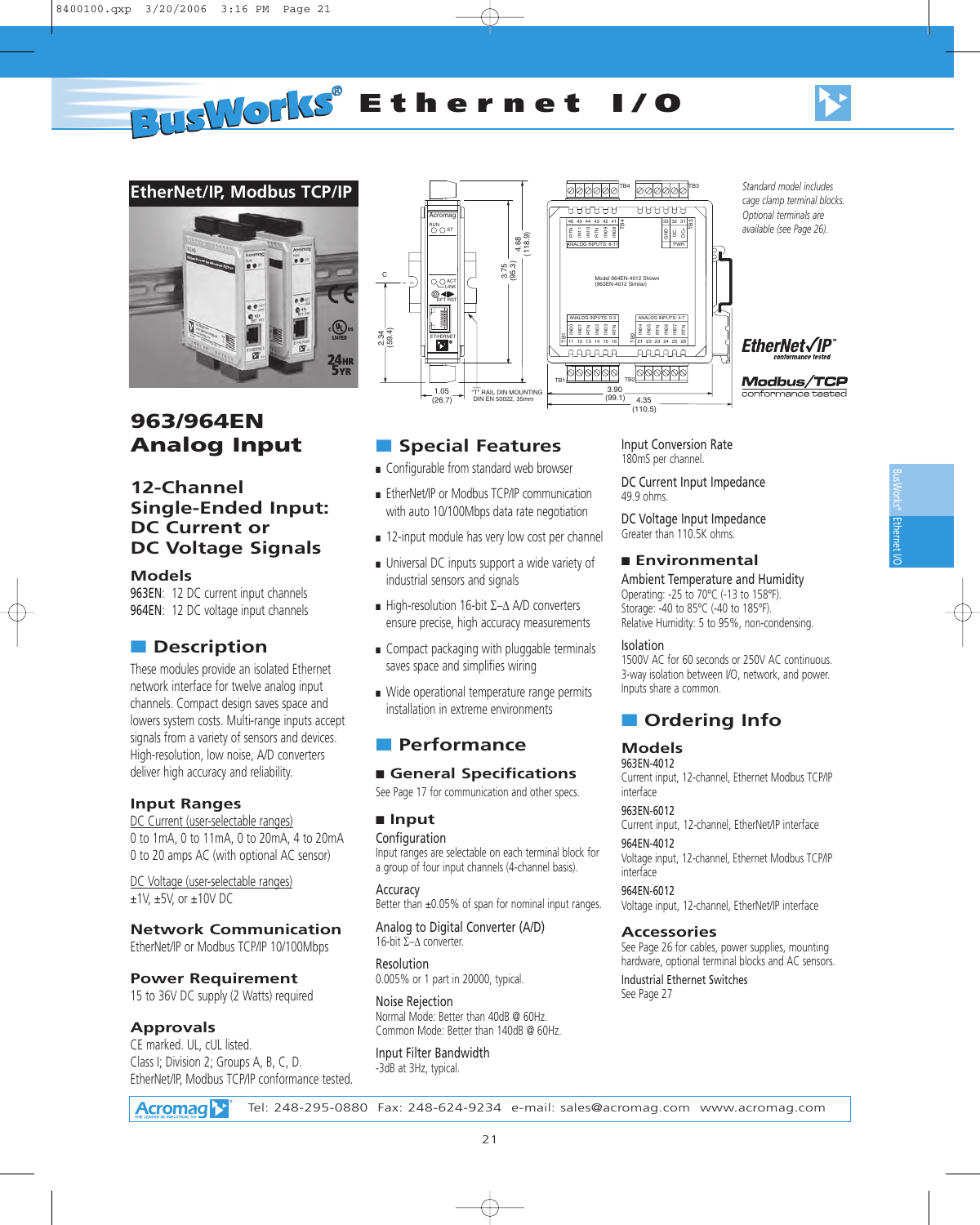



# **965EN Analog Input**

### **4 or 6-Channel Input: Thermocouple or Millivolt Signals**

## ■ **Description**

These modules provide an isolated Ethernet network interface for up to six input channels. Differential inputs eliminate ground noise and each terminal block includes a cold junction compensation (CJC) sensor for more precise temperature measurements. Multi-range inputs accept signals from a variety of sensors and devices. High-resolution, low noise, A/D converters deliver high accuracy and reliability.

### **Input Ranges**

Thermocouple (user-selectable type) Type J, K, T, R, S, E, B, or N

DC Millivolts (user-selectable range) ±100mV or ±1V DC

### **Network Communication**

EtherNet/IP or Modbus TCP/IP 10/100Mbps

### **Power Requirement**

15 to 36V DC supply (2 Watts) required

### **Approvals**

**Acromag** 

CE marked. UL, cUL listed. Class I; Division 2; Groups A, B, C, D. EtherNet/IP, Modbus TCP/IP conformance tested.



# ■ **Special Features**

- Configurable from standard web browser
- EtherNet/IP or Modbus TCP/IP communication with auto 10/100Mbps data rate negotiation
- 6-input stand-alone module is very economical
- Universal inputs support a variety of sensors
- Built-in CJC sensor on each terminal block produces more precise temperature measurements
- Thermocouple break detection (upscale or downscale) identifies sensor wiring failures
- High-resolution 16-bit  $\Sigma-\Delta$  A/D converters ensure precise, high accuracy measurements
- Compact packaging with pluggable terminals
- Wide operational temperature range

### ■ **Performance**

### ■ General Specifications

See Page 17 for communication and other specs.

### ■ **Input**

Configuration Input ranges are selectable for a 3-channel group.

| Accuracy<br>Input<br>Type J<br>Type K<br>Type T<br>Type R<br>Type S<br>Type E<br>Type B<br>Type N | Input Range<br>$-210$ to 760 $^{\circ}$ C<br>$-200$ to 1372 °C<br>-260 to 400°C<br>$-50$ to 1768°C<br>-50 to 1768°C<br>$-200$ to 1000 °C<br>260 to 1820°C<br>$-230$ to $-170^{\circ}$ C | <b>Accuracy (typical)</b><br>$+0.5^{\circ}$ C<br>$+0.5^{\circ}$ C<br>$+0.5^{\circ}$ C<br>$+1.0^{\circ}$ C<br>$+1.0^{\circ}$ C<br>$+0.5^{\circ}$ C<br>$+1.0^{\circ}$ C<br>$+1.0^{\circ}$ C |
|---------------------------------------------------------------------------------------------------|-----------------------------------------------------------------------------------------------------------------------------------------------------------------------------------------|-------------------------------------------------------------------------------------------------------------------------------------------------------------------------------------------|
| Type N<br>Voltage                                                                                 | -170 to 1300°C<br>$±100mV$ or $±1V$ DC                                                                                                                                                  | $+0.5^{\circ}$ C<br>$\pm 0.1\%$ of span                                                                                                                                                   |
|                                                                                                   |                                                                                                                                                                                         |                                                                                                                                                                                           |

22

Cold Junction Compensation (CJC) Accuracy:  $±0.5$ °C.

#### Noise Rejection

Normal Mode: Better than 40dB @ 60Hz. Common Mode: Better than 140dB @ 60Hz.

Input Filter Bandwidth -3dB at 3Hz, typical.

Input Conversion Rate 80mS per channel.

#### ■ **Environmental**

Ambient Temperature and Humidity Operating: -25 to 70°C (-13 to 158°F). Storage: -40 to 85°C (-40 to 185°F). Relative humidity: 5 to 95%, non-condensing.

#### Isolation

1500V AC for 60 seconds or 250V AC continuous. 3-way isolation between I/O, network, and power.

### ■ **Ordering Info**

*NOTE: i2o function is only available on 6-channel Ethernet Modbus TCP/IP modules*

### **Models**

965EN-4004 4-channel TC/mV input, Ethernet Modbus TCP/IP interface

#### 965EN-6004

4-channel TC/mV input, EtherNet/IP interface 965EN-4006

6-channel TC/mV input, Ethernet Modbus TCP/IP interface, i2o communication

### 965EN-6006

6-channel TC/mV input, EtherNet/IP interface

#### **Accessories**

See Page 26 for cables, power supplies, mounting hardware, and optional terminal blocks.

Industrial Ethernet Switches See Page 27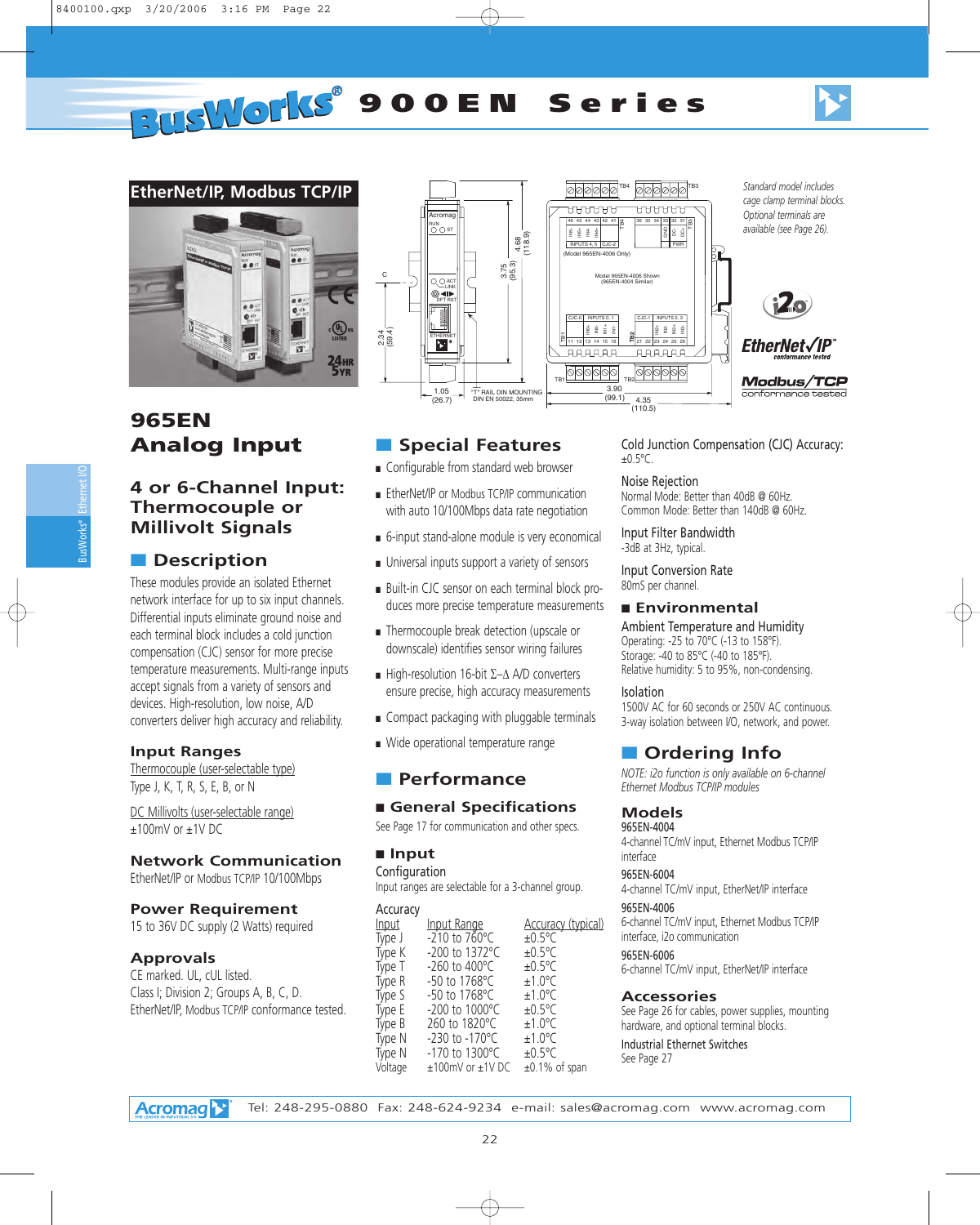



# **966EN Analog Input**

### **4 or 6-Channel Input: RTD or Resistance Signals**

### ■ **Description**

These modules provide an isolated Ethernet network interface for up to six input channels. Multi-range inputs accept signals from a variety of sensors and devices. High-resolution, low noise, A/D converters deliver high accuracy and reliability. 3-way isolation further improves the system performance.

### **Input Ranges**

RTD (user-selectable type) *2-wire and 3-wire RTDs are supported.* Platinum 100 ohm (alpha = 1.3850 or 1.3911) Nickel 120 ohm Copper 10 ohm

Resistance 0 to 500 ohms

### **Network Communication**

EtherNet/IP or Modbus TCP/IP 10/100Mbps

#### **Power Requirement**

15 to 36V DC supply (2 Watts) required

### **Approvals**

CE marked. UL, cUL listed. Class I; Division 2; Groups A, B, C, D. EtherNet/IP, Modbus TCP/IP conformance tested.



■ **Special Features** ■ Configurable from standard web browser ■ EtherNet/IP or Modbus TCP/IP communication with auto 10/100Mbps data rate negotiation ■ 6-input stand-alone module has much lower start-up cost than multi-piece block I/O systems ■ Versatile RTD or ohmic inputs support a wide variety of industrial sensors and devices ■ RTD break detection (upscale or downscale)

identifies sensor wiring failures

saves space and simplifies wiring

■ **Performance**

Resistance 0 to 500 ohms RTD Break Detection

■ **Input Configuration** 

Accuracy<br>**Input** Type

■ High-resolution 16-bit  $\Sigma-\Delta$  A/D converters ensure precise, high accuracy measurements ■ Compact packaging with pluggable terminals

■ Wide operational temperature range permits installation in extreme environments

■ **General Specifications** See Page 17 for communication and other specs.

Input ranges are selectable for a 3-channel group.

 $\frac{Input Type}{100 0}$   $\frac{Input Range}{100 0}$   $\frac{200 00 850°C}{10.25°C}$  $-200$  to 850 $^{\circ}$ C Ni 120 ohm -80 to 320°C ±0.25°C<br>Cu 10 ohm -200 to 260°C ±1.25°C Cu 10 ohm  $-200$  to  $260^{\circ}$ C  $\pm$ 1.25 $^{\circ}$ C<br>Resistance 0 to 500 ohms  $\pm$ 0.05 ohms

Upscale or downscale selection applies to all channels.



#### Noise Rejection

Normal Mode: Better than 40dB @ 60Hz. Common Mode: Better than 130dB @ 60Hz.

Input Filter Bandwidth -3dB at 3Hz, typical.

Input Conversion Rate 80mS per channel.

Excitation Current 1mA DC typical, all RTD types.

#### ■ **Environmental**

Ambient Temperature and Humidity Operating: -25 to 70°C (-13 to 158°F). Storage: -40 to 85°C (-40 to 185°F). Relative humidity: 5 to 95%, non-condensing.

#### Isolation

1500V AC for 60 seconds or 250V AC continuous. 3-way isolation between I/O, network, and power. Inputs share a common.

### ■ **Ordering Info**

*NOTE: i2o function is only available on 6-channel Ethernet Modbus TCP/IP modules*

#### **Models**

966EN-4004 4-channel RTD input, Ethernet Modbus TCP/IP interface

966EN-6004

4-channel RTD input, EtherNet/IP interface

#### 966EN-4006

6-channel RTD input, Ethernet Modbus TCP/IP interface, i2o communication

#### 966EN-6006

6-channel RTD input, EtherNet/IP interface

#### **Accessories**

See Page 26 for cables, power supplies, mounting hardware, and optional terminal blocks.

Industrial Ethernet Switches See Page 27

Ethernet BusWorks® Ethernert I/O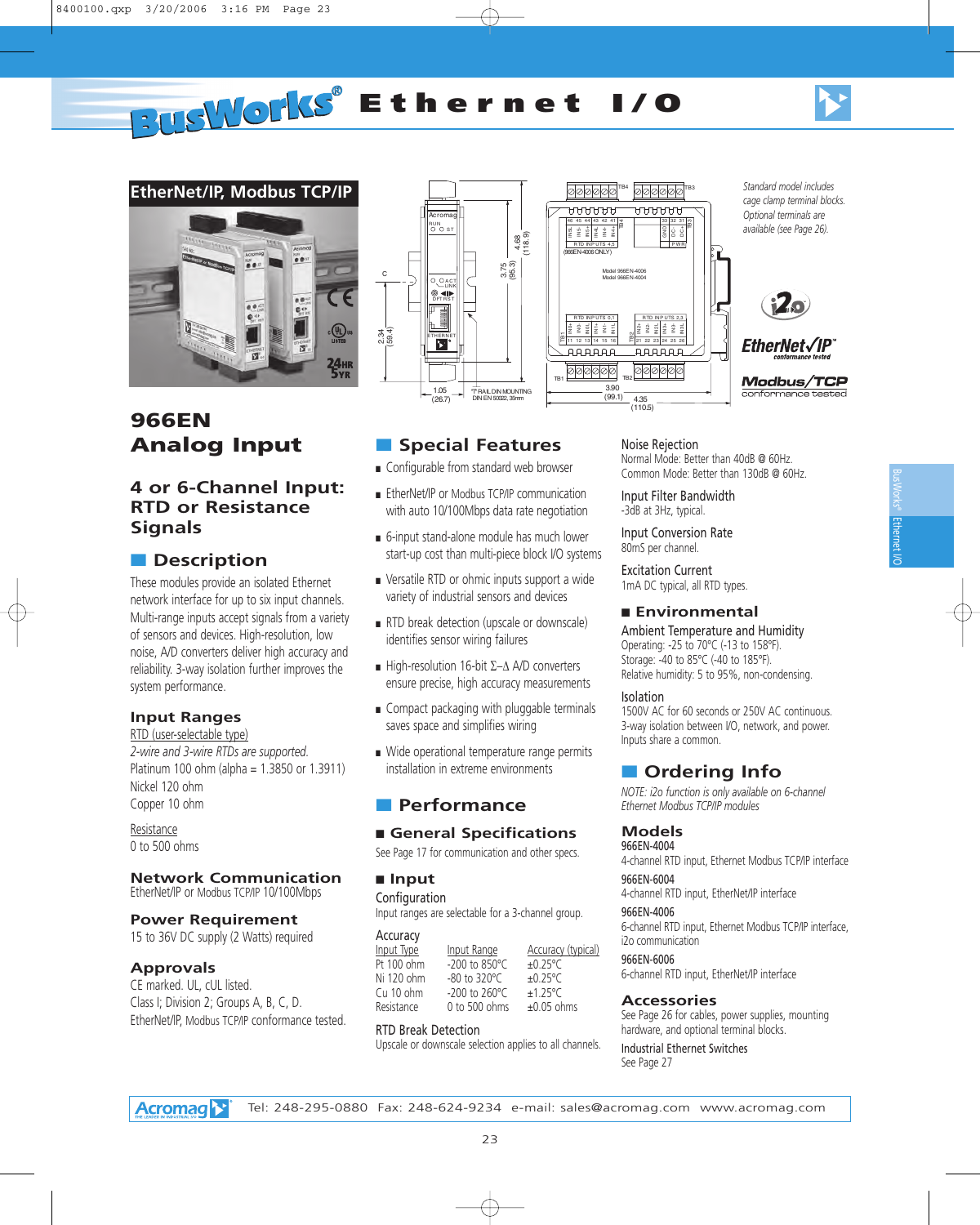



# **972/973EN Analog Output**

### **4 or 6-Channel Output: DC Current or DC Voltage Signals**

### **Models**

972EN: DC current output channels 973EN: DC voltage output channels

### ■ **Description**

These modules provide up to six channels of analog output. Multi-range outputs support a wide variety of industrial devices. They can drive displays and recorders, control drives, or send analog signals to other systems. High-resolution, low noise, D/A converters deliver high accuracy and reliability. 3-way isolation further improves system performance.

### **Output Ranges**

DC Current (user-selectable ranges) 0 to 1mA, 0 to 20mA, or 4 to 20mA

DC Voltage (user-selectable ranges) 0 to 1V, 0 to 5V, or 0 to 10V DC

### **Network Communication**

EtherNet/IP or Modbus TCP/IP10/100Mbps

### **Power Requirement**

15 to 36V DC supply required 4.6 Watts (972EN) or 2.3 Watts (973EN)

### **Approvals**

CE marked. UL, cUL listed. Class I; Division 2; Groups A, B, C, D. EtherNet/IP, Modbus TCP/IP conformance tested.





## ■ **Special Features**

- Configurable from standard web browser
- EtherNet/IP or Modbus TCP/IP communication with auto 10/100Mbps data rate negotiation
- 6-input stand-alone module has much lower start-up cost than multi-piece block I/O systems
- Universal DC outputs support a wide variety of signals and industrial devices
- Three selectable failsafe modes (0%, last-state, or pre-defined) help prevent unsafe conditions
- Compact packaging with pluggable terminals saves space and simplifies wiring
- Wide operational temperature range permits installation in extreme environments

### ■ **Performance**

### ■ General Specifications

See Page 17 for communication and other specs.

Configuration Output ranges selectable on channel to channel basis.

### ■ **Output**

**Accuracy** Better than ±0.1% of span, typical. 1.6% for 0 to 1mA range. 0.8% for 0 to 1V range.

Digital to Analog Converter (D/A) 12-bit converter.

Current Output Compliance 12V minimum, 13V typical.

Current Output Load Resistance Range 0 to 625 ohms, typical.

Voltage Output Source Current 0 to 10mA DC, maximum.

### ■ **Environmental**

Ambient Temperature and Humidity Operating:

972EN models -25 to 60°C (-13 to 140°F). 973EN models: -25 to 70°C (-13 to 158°F). Storage: -40 to 85°C (-40 to 185°F). Relative humidity: 5 to 95%, non-condensing.

#### Isolation

1500V AC for 60 seconds or 250V AC continuous. 3-way isolation between I/O, network, and power. Outputs share a common.

## ■ **Ordering Info**

*NOTE: i2o function is only available on Ethernet Modbus TCP/IP modules*

### **Models**

972EN-4004 4-ch. current output, Ethernet Modbus TCP/IP, i2o

972EN-4006 6-ch. current output, Ethernet Modbus TCP/IP, i2o 972EN-6004

4-channel current output, EtherNet/IP

972EN-6006 6-channel current output, EtherNet/IP

973EN-4004 4-ch. voltage output, Ethernet Modbus TCP/IP, i2o

973EN-4006 6-ch. voltage output, Ethernet Modbus/TCP, i2o

973EN-6004 4-channel voltage output, EtherNet/IP

973EN-6006 6-channel voltage output, EtherNet/IP

### **Accessories**

See Page 26 for cables, power supplies, mounting hardware, and optional terminal blocks.

Industrial Ethernet Switches See Page 27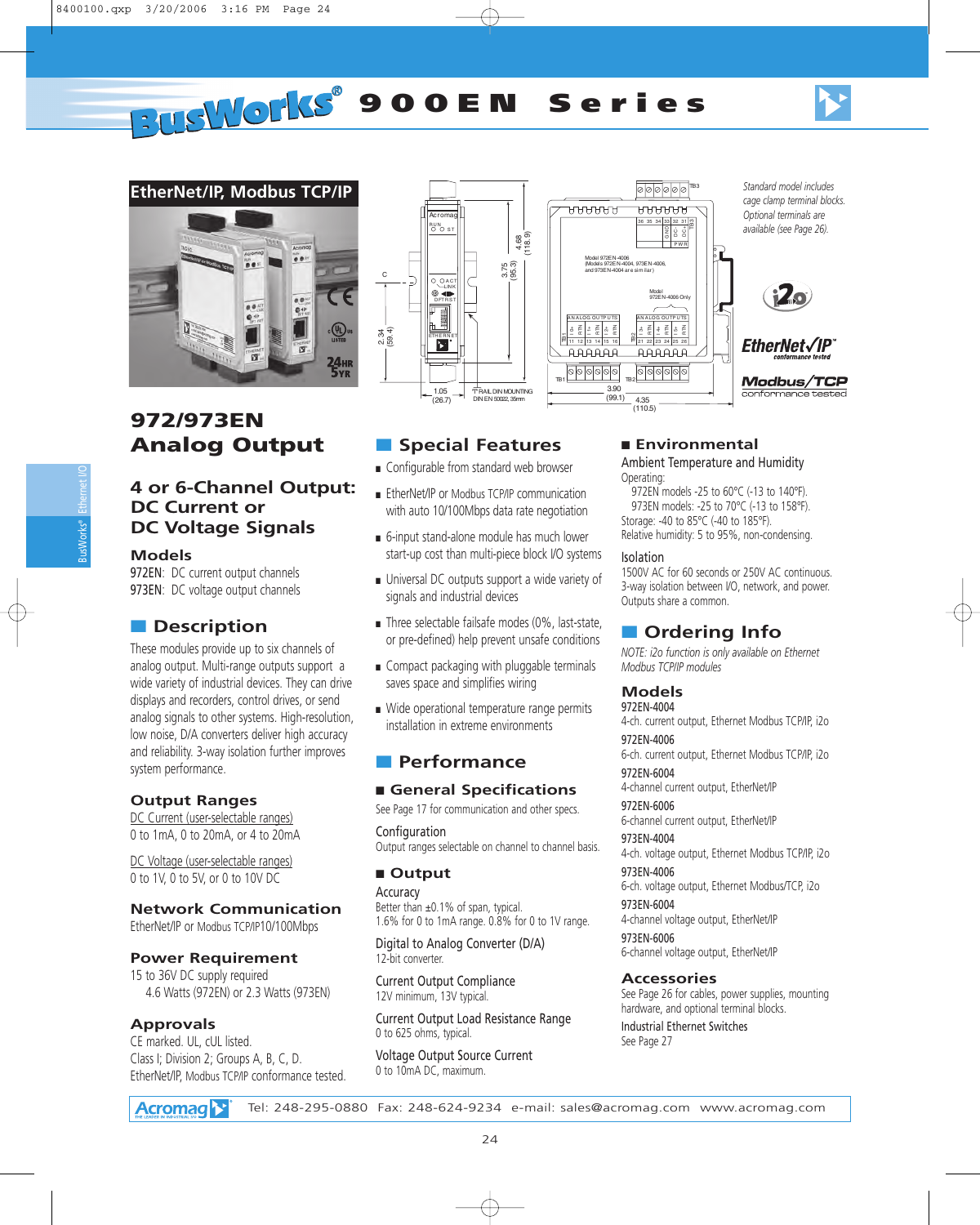

Ethernet BusWorks® Ethernert I/O



# **981/982/983EN Discrete I/O**

### **12-Channel I/O: Active-Low Inputs, Sinking Outputs (Low-Side Switching)**

#### **Models**

981EN: 12 input channels 982EN: 12 output channels 983EN: 12 input/output channels

### ■ **Description**

These modules provide an isolated Ethernet network interface for twelve discrete input and/or output channels. The outputs provide direct on/off, high/low, or open/close control of industrial devices. The inputs sense the status of motors, pumps, valves and other equipment. The 983EN model with tandem I/O provides output level control and status verification in one unit.

### **Input Range**

0 to 35V DC

### **Output Range**

0 to 35V DC

### **Network Communication**

EtherNet/IP or Modbus TCP/IP 10/100Mbps

### **Power Requirement**

15 to 36V DC supply (2 Watts) required

### **Approvals**

CE marked. UL, cUL listed. Class I; Division 2; Groups A, B, C, D. EtherNet/IP, Modbus TCP/IP conformance tested.



### ■ **Special Features**

- Configurable from standard web browser
- EtherNet/IP or Modbus TCP/IP communication with auto 10/100Mbps data rate negotiation
- 12-channel stand-alone module has far lower start-up cost than multi-piece block I/O systems
- 0-35V DC solid-state logic interface can monitor or control a wide variety of devices
- Bidirectional I/O models facilitate loopback monitoring of the output state
- Socketed SIP resistors provide input and output 5.6K ohm pull-ups to the excitation supply
- Three selectable failsafe modes (off, last-state, or pre-defined) help prevent unsafe conditions
- Compact packaging with pluggable terminals saves space and simplifies wiring
- Wide operational temperature range

### ■ **Performance**

### ■ General Specifications

See Page 17 for communication and other specs.

### ■ **Input** (981 & 983 models) Input Type

Twelve active-low, buffered inputs, with a common connection. Built-in 5.6K ohm pullups to excitation terminal socketed for 4-channel groups.

Input Signal Voltage Range 0 to 35V DC, maximum.

Input Impedance 100K ohms, typical.

Input Signal Threshold TTL compatible with 100mV of hysteresis, typical.

### ■ **Output** (982 & 983 models)

### Output Type

12 independent, open-drain, MOSFET switches.

Output Voltage and ON Resistance

0 to 35V DC max. (0 to 500mA/channel continuous). 0.28 ohms maximum ON resistance.

#### ■ **Environmental**

Ambient Temperature and Humidity Operating: -25 to 70°C (-13 to 158F). Storage: -40 to 85°C (-40 to 185°F). Relative Humidity: 5 to 95%, non-condensing.

#### Isolation

1500V AC for 60 seconds or 250V AC continuous. 3-way isolation between I/O, network, and power.

### ■ **Ordering Info**

*NOTE: i2o function is only available on Ethernet Modbus TCP/IP modules with discrete outputs*

#### **Models** 981EN-4012

Discrete input, Ethernet Modbus TCP/IP

981EN-6012 Discrete input, EtherNet/IP

982EN-4012 Discrete output, Ethernet Modbus TCP/IP, i2o communication

982EN-6012 Discrete output, EtherNet/IP

983EN-4012 Discrete input/output, Ethernet Modbus TCP/IP, i2o communication

983EN-6012 Discrete input/output, EtherNet/IP

#### **Accessories**

See Page 26 for cables, power supplies, mounting hardware, and optional terminal blocks.

Industrial Ethernet Switches See Page 27